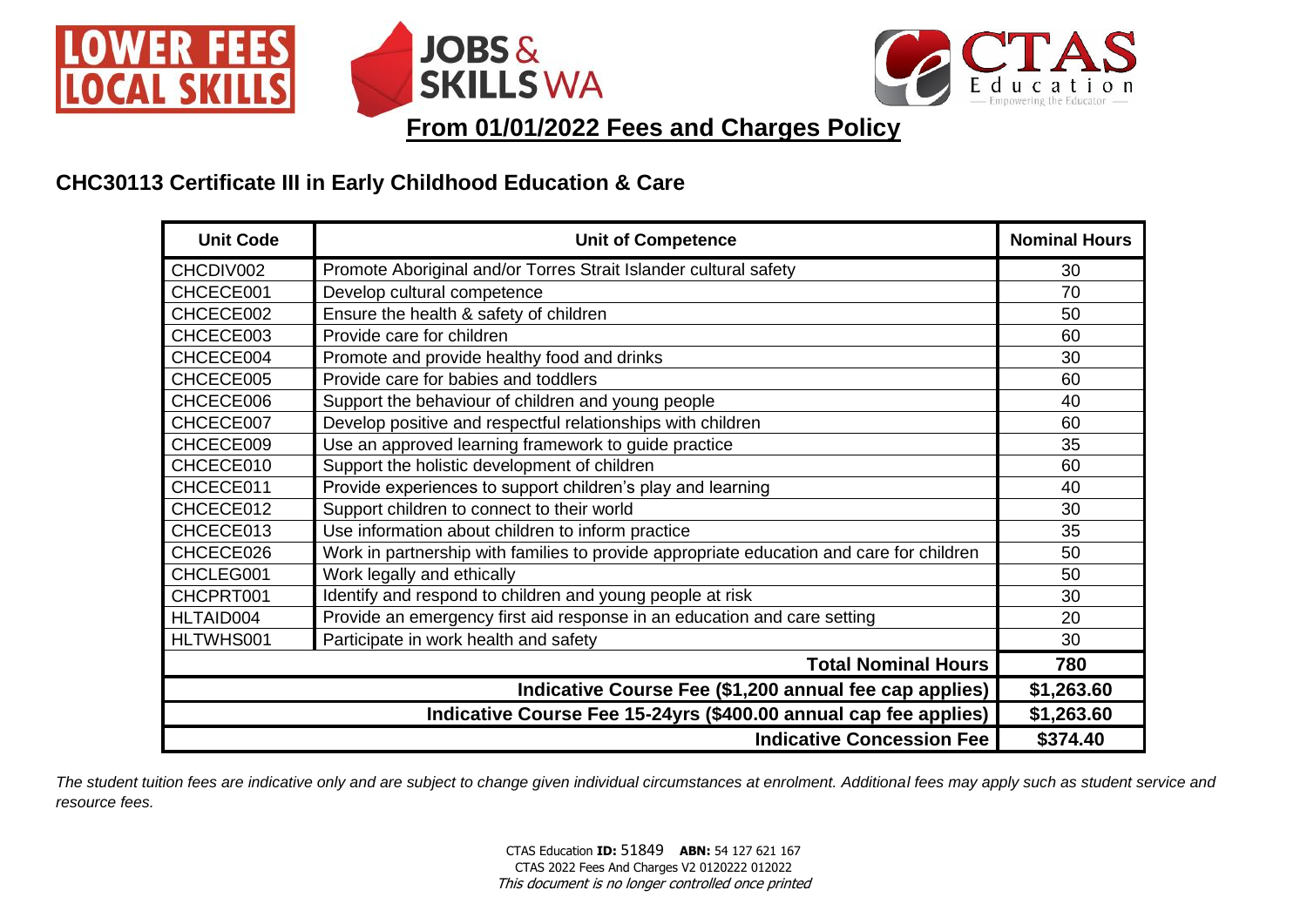# **CHC40113 Certificate IV in School Age Education & Care**

| <b>Unit Code</b> | <b>Nominal Hours</b>                                                             |           |
|------------------|----------------------------------------------------------------------------------|-----------|
| CHCDIV001        | Work with diverse people                                                         | 30        |
| CHCDIV002        | Promote Aboriginal and/or Torres Strait Islander cultural safety                 | 30        |
| CHCECE001        | Develop cultural competence                                                      | 70        |
| CHCECE002        | Ensure the health and safety of children                                         | 50        |
| CHCECE004        | Promote and provide healthy food and drinks                                      | 30        |
| CHCECE006        | Support the behaviour of children and young people                               | 40        |
| CHCECE009        | Use an approved learning framework to guide practice                             | 35        |
| CHCECE011        | Provide experiences to support children's play and learning                      | 40        |
| CHCECE012        | Support children to connect with their world                                     | 30        |
| CHCECE022        | Promote children's agency                                                        | 80        |
| CHCLEG001        | Work legally and ethically                                                       | 50        |
| CHCPRP003        | Reflect on and improve own professional practice                                 | 40        |
| CHCPRT001        | Identify and respond to children and young people at risk                        | 30        |
| CHCSAC001        | Support children to participate in school age care                               | 40        |
| CHCSAC002        | Develop and implement play and leisure experiences in school age care            | 60        |
| CHCSAC003        | Work collaboratively and respectfully with children in school age care           | 55        |
| CHCSAC004        | Support the holistic development of children in school age care                  | 50        |
| HLTAID004        | Provide an emergency first aid response in an education and care setting         | 20        |
| HLTWHS001        | Participate in work health and safety                                            | 30        |
|                  | <b>Total Nominal Hours</b>                                                       | 810       |
|                  | NWT Indicative Course Fee (15-24 \$400.00 cap 25+ \$1,200.00 annual cap applies) | \$1312.20 |
|                  | NWT Indicative Course Fee with an eligible Concession Holder                     | \$388.80  |
|                  | <b>EWT Indicative Course Fee</b>                                                 | \$4689.90 |

*The student tuition fees are indicative only and are subject to change given individual circumstances at enrolment. Additional fees may apply such as student service and resource fees.*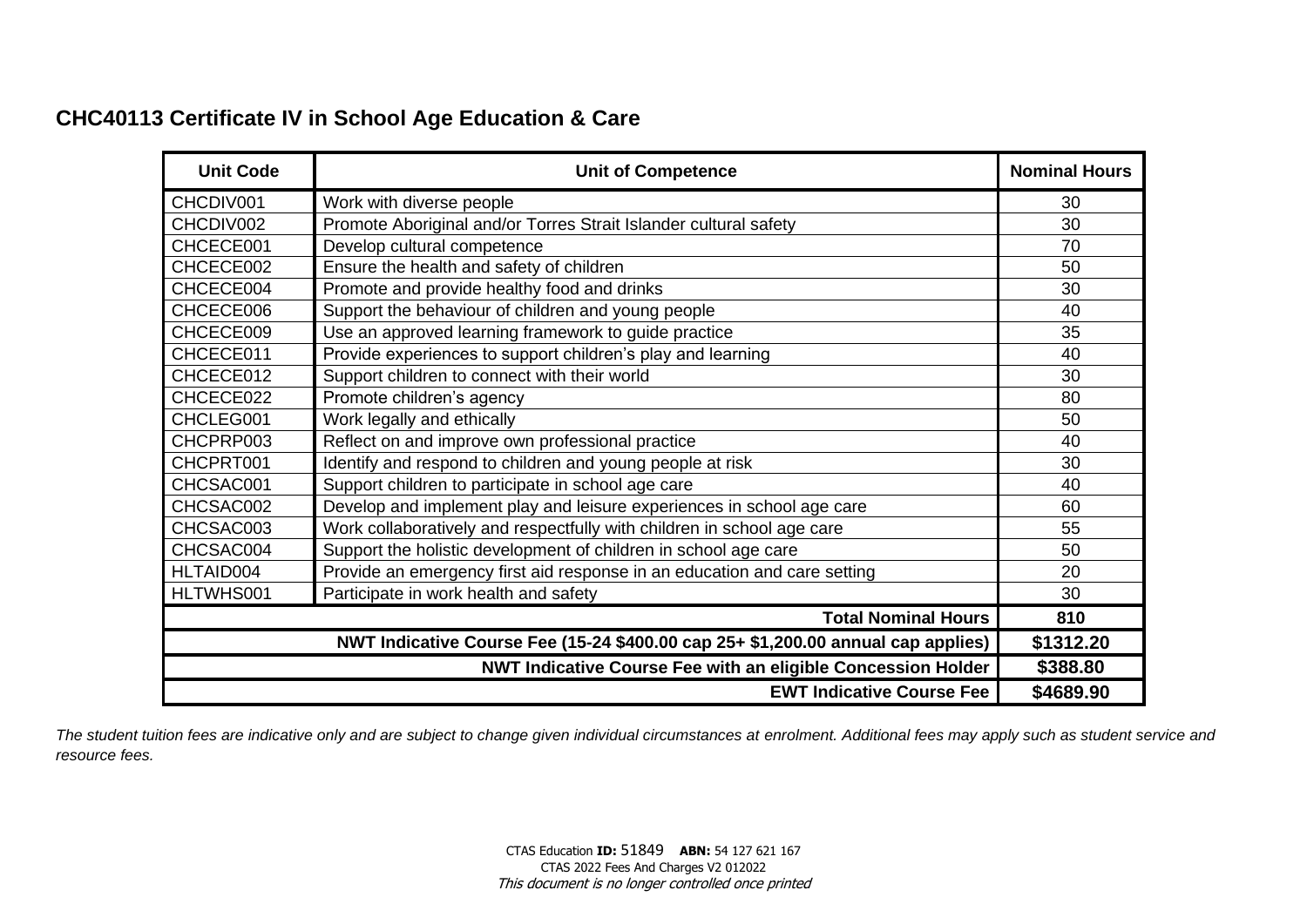### **CHC50113 Diploma of Early Childhood Education & Care**

| <b>Unit Code</b>           | <b>Nominal Hours</b>                                                                     |                 |  |
|----------------------------|------------------------------------------------------------------------------------------|-----------------|--|
| BSBHRM413                  | Support the learning and development of teams and individuals                            | 35              |  |
| CHCDIV001                  | Work with diverse people                                                                 | 30              |  |
| CHCDIV002                  | Promote Aboriginal and/or Torres Strait Islander cultural safety                         | 30              |  |
| CHCECE001                  | Develop cultural competence                                                              | 70              |  |
| CHCECE002                  | Ensure the health and safety of children                                                 | 50              |  |
| CHCECE003                  | Provide care for children                                                                | 60              |  |
| CHCECE004                  | Promote and provide healthy food and drinks                                              | 30              |  |
| CHCECE005                  | Provide care for babies and toddlers                                                     | 60              |  |
| CHCECE007                  | Develop positive and respectful relationships with children                              | 60              |  |
| CHCECE009                  | Use an approved learning framework to guide practice                                     | 35              |  |
| CHCECE016                  | Establish and maintain a safe and healthy environment for children                       | 40              |  |
| CHCECE017                  | Foster the holistic development and wellbeing of the child in early childhood            | 300             |  |
| CHCECE018                  | Nurture creativity in children                                                           | 80              |  |
| CHCECE019                  | Facilitate compliance in an education and care services                                  | 80              |  |
| CHCECE020                  | Establish and implement plans for developing cooperative behaviour                       | 40              |  |
| CHCECE021                  | Implement strategies for the inclusion of all children                                   | 60              |  |
| CHCECE022                  | Promote children's agency                                                                | 80              |  |
| CHCECE023                  | Analyse information to inform learning                                                   | $\overline{70}$ |  |
| CHCECE024                  | Design and implement the curriculum to foster children's learning and development        | 90              |  |
| CHCECE025                  | Embed sustainable practices in service operations                                        | 45              |  |
| CHCECE026                  | Work in partnership with families to provide appropriate education and care for children | 50              |  |
| CHCINM002                  | Meet community information needs                                                         | 30              |  |
| CHCLEG001                  | Work legally and ethically                                                               | 50              |  |
| CHCPOL002                  | Develop and implement policy                                                             | 75              |  |
| CHCPRP003                  | Reflect on and improve own professional practice                                         | 40              |  |
| CHCPRT001                  | Identify and respond to children and young people at risk                                | 30              |  |
| HLTAID004                  | Provide an emergency first aid response in an education and care setting                 | 20              |  |
| HLTWHS003                  | Maintain work health and safety                                                          | 40              |  |
| <b>Total Nominal Hours</b> |                                                                                          |                 |  |
|                            | NWT & EWT Indicative Course Fee (15-24 \$400.00 cap 25+ \$1,200.00 annual cap applies)   | \$2,721.60      |  |
|                            | \$806.40                                                                                 |                 |  |

*The student tuition fees are indicative only and are subject to change given individual circumstances at enrolment. Additional fees may apply such as student service and resource fees.*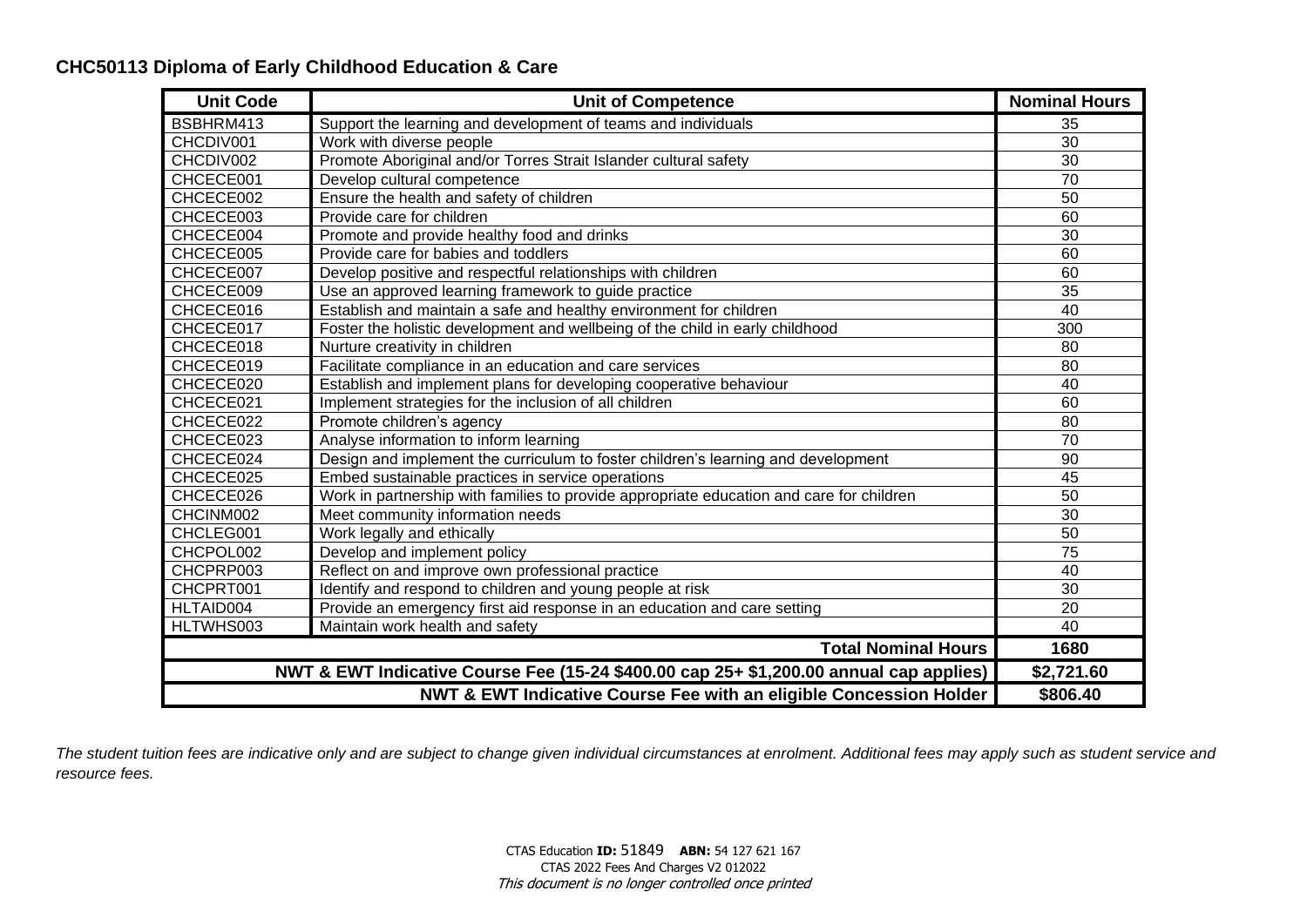#### **Pricing**

An hourly rate based on nominal hours will apply to each unit commenced in 2022. Please refer to the nominal hours identified in the course outlines.

| <b>Qualification Level</b> | <b>Category of enrolment</b>                                                                                 | Fee Rate per<br><b>Nominal Hour</b> | <b>Annual Fee Cap</b><br>(If applicable) |  |
|----------------------------|--------------------------------------------------------------------------------------------------------------|-------------------------------------|------------------------------------------|--|
| Certificate III            | Aged 25+ New Worker Trainee, Existing Worker Trainee and Non-Concession & PIT<br><b>Students</b>             | \$1.62                              | \$1,200.00                               |  |
|                            | Aged 25+ New Worker Trainee and Existing Worker Trainee with an eligible Concession<br>Card & PIT Students   | \$0.48                              | \$1,200.00                               |  |
|                            | Aged 15-24 New Worker Trainee, Existing Worker Trainee Non-Concession & PIT<br><b>Students</b>               | \$1.62                              | \$400.00                                 |  |
|                            | Aged 15-24 New Worker Trainee and Existing Worker Trainee with an eligible Concession<br>Card & PIT Students | \$0.48                              | \$400.00                                 |  |
|                            | Secondary School Aged Student*^                                                                              | \$0.48                              | \$420.00                                 |  |
|                            | <b>School Based Trainee</b>                                                                                  | Fee Exempt                          |                                          |  |
|                            | <b>Fees for Service</b>                                                                                      | \$9.50                              |                                          |  |
|                            | <b>Credit Transfer</b>                                                                                       | Fee Exempt                          |                                          |  |
|                            | <b>NWT</b> Recognition of Prior Learning                                                                     | \$1.62                              |                                          |  |
|                            | <b>EWT Recognition of Prior Learning</b>                                                                     | \$2.90                              |                                          |  |
|                            | Aged 25+ New Worker Trainee and Non-Concession & PIT Students                                                | \$1.62                              | \$1,200.00                               |  |
|                            | Aged 25+ New Worker Trainee with an eligible Concession Card & PIT Students                                  | \$0.48                              | \$1,200.00                               |  |
|                            | Aged 15-24 New Worker Trainee Non-Concession & PIT Students                                                  | \$1.62                              | \$400.00                                 |  |
|                            | Aged 15-24 New Worker Trainee with an eligible Concession Card & PIT Students                                | \$0.48                              | \$400.00                                 |  |
|                            | <b>Existing Worker Trainee</b>                                                                               | \$5.79                              |                                          |  |
| Certificate IV             | Secondary School Aged Student*^                                                                              | \$0.48                              | \$420.00                                 |  |
|                            | <b>School Based Trainee</b>                                                                                  | Fee Exempt                          |                                          |  |
|                            | <b>Fees for Service</b>                                                                                      | \$9.50                              |                                          |  |
|                            | <b>Credit Transfer</b>                                                                                       | Fee Exempt                          |                                          |  |
|                            | NWT Recognition of Prior Learning                                                                            | \$1.62                              |                                          |  |
|                            | <b>EWT Recognition of Prior Learning</b>                                                                     | \$2.90                              |                                          |  |
|                            | Aged 25+ New Worker Trainee, Existing Worker Trainee & PIT Students                                          | \$1.62                              | \$1,200.00                               |  |
|                            | Aged 15-24 New Worker Trainee, Existing Worker Trainee & PIT Students                                        | \$1.62                              | \$400.00                                 |  |
|                            | Concession New Worker Trainee and Existing Worker Trainee                                                    | \$0.48                              | \$400.00                                 |  |
|                            | Secondary School Aged Student*^                                                                              | \$1.62                              | \$420.00                                 |  |
| Diploma                    | <b>School Based Trainee</b>                                                                                  | Fee Exempt                          |                                          |  |
|                            | Fees for Service                                                                                             | \$9.50                              |                                          |  |
|                            | <b>Credit Transfer</b>                                                                                       | Fee Exempt                          |                                          |  |
|                            | NWT & EWT Recognition of Prior Learning                                                                      | \$1.62                              |                                          |  |

\* *If a secondary school aged student studying Cert III or Cert IV is also an existing worker the existing worker fees and conditions apply.*

*^Can utilise the Targeted Fee Relief rates as outlined above, if enrolling in multiple courses in a calendar year, fees will be capped at \$420.00 for all courses.*

*The student tuition fees are indicative only and are subject to change given individual circumstances at enrolment. Additional fees may apply such as student service and resource fees. The fees and charges*  documented in this policy are applicable to all units of study commenced in 2022. If a qualification continues into 2023 those units will be charged according to the 2023 fees and charges policy. Once enrolled all *students will receive fees and charges updates via email.*

> CTAS Education **ID:** 51849 **ABN:** 54 127 621 167 CTAS 2022 Fees And Charges V2 012022 This document is no longer controlled once printed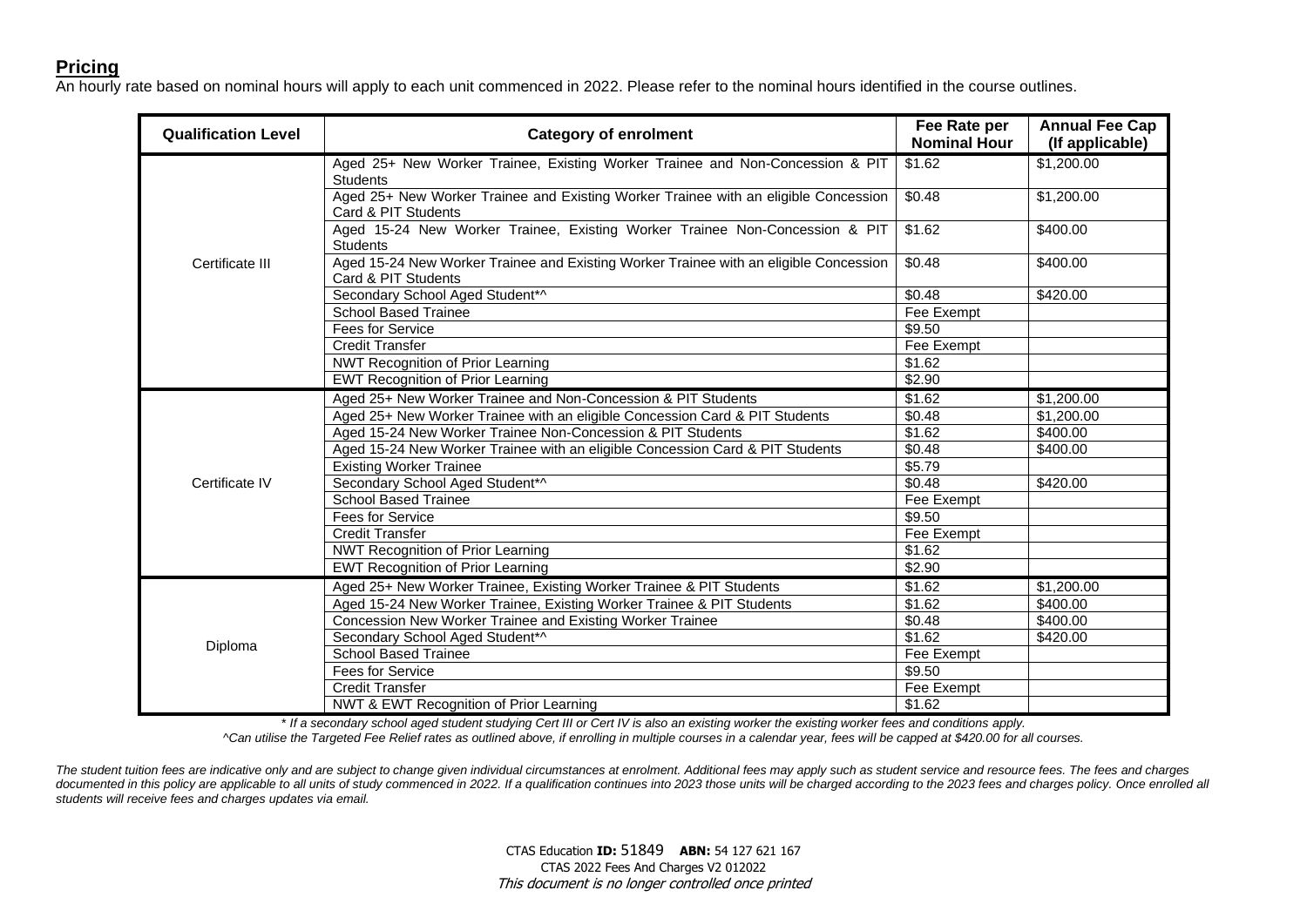#### **Definitions**

*New Worker Trainees:* A new worker trainee is defined as a person employed within an enterprise for not more than three months full time or 12 months part time or casual, or any combination of the above, for a continuous period not exceeding 12 months.

**Existing Worker Trainee:** An existing worker trainee is defined as a person employed with the same employer continuously for more than three months full time or 12 months casual or part time, or a combination of both, immediately prior to the commencement date of the training contract.

*Secondary School Aged Student:* A secondary school aged student is a person who has reached 15 years of age but has not reached the end of the calendar year in which their compulsory education period expires. In 2022, these persons will be born on or after 1 July 2004.

**School Based Trainee:** A school based trainee is a person who is enrolled at school, as defined in the School Education Act 1999 and undertaking a traineeship. *Fees for Service Student:* A fees for service student is a person who is enrolled in a training program that is not publicly funded. For example, a person who is ineligible for a traineeship.

**PIT Student** A PIT Student is a person who is enrolled in a training program that is publicly funded by Priority Industry Training (PIT). For example, a person who is ineligible for a traineeship.

#### **Terms and Conditions**

#### **Enrolment**

Students are provided with this detailed fees, charges and refund information prior to their enrolment and are asked to sign the below declaration stating that they have been informed and determining how they will be paying for their course fees.

On enrolment, students will take up one of the following payment options:

- a) Pay each invoice in full
- b) Request a direct debit payment plan
- c) Present a signed authority from an employer to invoice that employer for the student's fees and charges;
- d) Make an application on the grounds of severe financial hardship for fees and charges to be waived (if applicable)

Students who fail to take up one of the above options will not be enrolled.

#### **Concessions**

The following students are entitled to the concession rate on course fees:

a) Persons and dependants of persons holding:

i) A Pensioner Concession Card.

ii) A Repatriation Health Benefits Card issued by the Department of Veterans' Affairs.

iii) A Health Care Card.

b) Persons and dependants of persons in receipt of AUSTUDY or ABSTUDY.

c) Persons and dependants of persons in receipt of the Youth Allowance.

d) Persons and dependents of persons who are inmates of a custodial institution.

e) Secondary school aged persons, not enrolled at school. In 2022, these students will be born on or after 1 July 2004 and must be at least 15 years old.

Proof of eligibility for concession must be demonstrated prior to the commencement of the unit. If the concession is valid for the full enrolment period, then all eligible units commenced within that period attract the concession rate. If the concession is valid for part of the enrolment period, then only eligible units commenced prior to the expiry of the concession attract the concession rate. Students enrolling in fees for service courses will not be entitled to any concessions.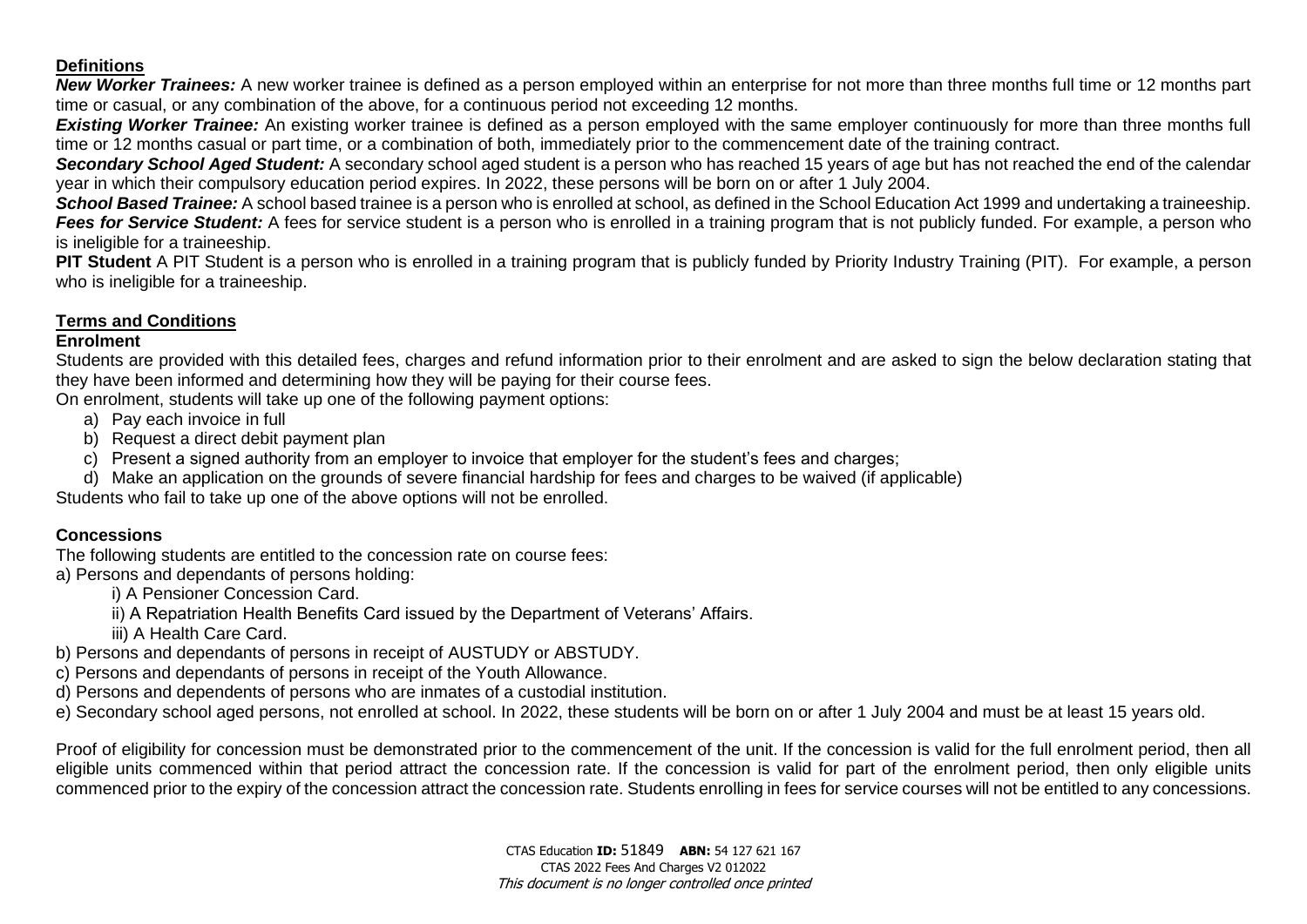## **Severe Financial Hardship**

Students who find themselves to be in severe financial hardship may apply for a fee waiver for below diploma level courses only. A person is considered in severe financial hardship only where they are unable to provide food, accommodation, clothing, medical treatment or other basic necessities. CTAS Education will assess each situation on a case by case basis, this will include a formal evidenced-based assessment of the student's capacity to pay the fees for the enrolment period and is based on the individual's financial incomings, outgoings and financial status. Approved fee waivers will only apply to the course fee for the year in which they are approved.

Exceptional circumstances withstanding, students will need to meet specific criteria to be considered for a fee waiver.

*1. The student must not exceed the Department of Human Services income thresholds for the low-income health care card as outlined below.*

| <b>Status</b>                  | <b>Weekly Income</b> | Total Income in the 8-week period prior to applying |
|--------------------------------|----------------------|-----------------------------------------------------|
| Single, no children            | \$561.00             | \$4,448.00                                          |
| Couple combined, no children   | \$969.00             | \$7,752.00                                          |
| Single, one dependent child    | \$969.00             | \$7,752.00                                          |
| For each additional child, add | \$34.00              | \$272.00                                            |

*2. The student does not have the disposable income to pay the fees via instalments without compromising their ability to meet their basic living needs or those of their dependents.*

*3. There is no basis for concluding that the student's financial circumstances are likely to change within a reasonable time (e.g. 12 months)*

To apply for a fee waiver on the grounds of severe financial hardship, students will be required to contact the CTAS Student Services Manager [\(d.butt@ctas.wa.edu.au\)](mailto:d.butt@ctas.wa.edu.au). Students will be required to complete an application and submit it along with a statutory declaration. CTAS will also require additional supporting evidence i.e. copies of payslips, health care card, bills or contracts and bank statements to determine the outcome of each application. Students enrolling in the Diploma or a fees for service courses will not be entitled to apply for fees to be waived due to financial hardship.

# **Direct Debit Payment Plan**

CTAS Education offers flexible payment options to assist with the payment of qualifications. A request to pay invoices by instalments can be discussed with a CTAS representative upon enrolment. (Ezidebit fees may apply)

- An Ezidebit payment request form must be completed and submitted to CTAS Education for approval.
- Fees are charged and invoiced upon commencement of a unit.
- You can nominate the frequency and amount of the payments; however, the minimum payments are/or a variation of Cert III: \$50/fortnight, Cert IV: \$100/fortnight, Diploma: \$150/fortnight. Lower minimums can be negotiated for those of concession rate.
- You will be invoiced on a monthly basis, which will reflect the units commenced that month.
- Direct debit will commence upon receiving your first invoice.
- Payments will only be taken for outstanding fees; no advance payments will be taken.
- In the case that you have paid all outstanding fees before commencing a new unit, your payment plan will pause until you receive a new invoice.
- You will be given a minimum of eight weeks from commencing a unit to finalise a payment.
- Additional fees apply when your direct debit fails, please ensure you have the nominated payment amount ready.
- Enrolment in a unit is not complete until the fees and charges are paid, therefore a qualification or statement of attainment will not be issued until all outstanding payments have been made.
- Ezidebit can not be cancelled with outstanding fees owing.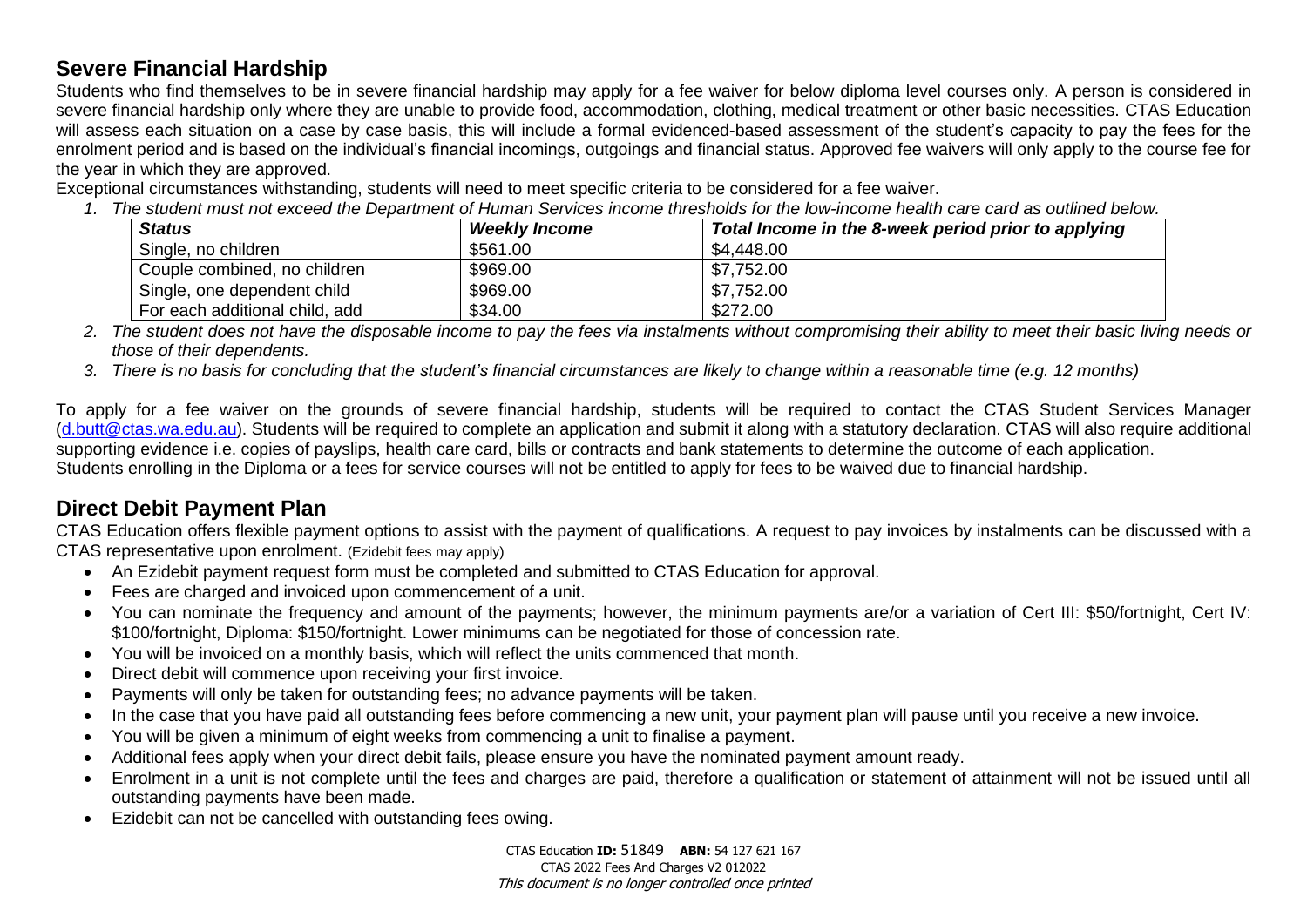## **Refunds**

As per the DTWD Fees and Charges Policy and individual's Consumer Rights, students are entitled to a full refund of fees and charges where:

- A course is cancelled or re-scheduled to a time or location unsuitable to the student.
- A student is not given a place due to the class being full.
- A student withdraws prior to course commencement due to a serious illness, injury or disability that prevents the student from attending the course. *(Medical certificate is required).*
- After the start of classes, a pro-rata refund of the tuition fee may be considered for serious medical reasons ONLY *(Medical certificate is required).*
- A student lodges a written withdrawal before the census/withdrawal date. *(census/withdrawal dates will be documented on the invoice for each unit of competency)*

#### **There are NO other grounds for refunds.**

# **Credit Transfers and RPL**

Students are not charged for credit transfers. The transfer of credit provides the student with an exemption from relevant units within a course. Credit transfer does not involve an assessment of the student's knowledge or skills – it is an assessment of any prior credentials of formal accredited learning or qualifications presented.

Recognition of prior learning (RPL) involves the assessment of previously unrecognised skills and knowledge an individual has achieved outside the formal education and training system in respect of a specific unit. RPL is an assessment process that assesses the individual's non-formal and informal learning to determine the extent to which that individual has achieved these required learning outcomes or competency outcomes.

The fees for RPL are dependent on the timeframe of the training/assessment, the level of qualification and the number of units. Course fees will be worked out on a case by case basis. RPL unit are charges at the RPL rate stated on the table on page 4. For RPL students, the balance of their training costs must be paid in full prior to completion of the RPL process. Resource books are not included in RPL costs but can be purchased upon request.

Any person wanting their eligibility for RPL assessed prior to entering into a formal enrolment into a course (Traineeship or Fees for Service) can request an Initial RPL Evaluation appointment. This Initial RPL Evaluation appointment has a \$150.00 non-refundable, non-transferable fee which needs to be paid prior to the appointment. After the appointment the candidate will receive a quote for the cost of their enrolment should they wish to proceed.

### **Fees for Service**

Fees for service students are those who are enrolled in a training program that is not publicly funded. For example, a person who is ineligible for a traineeship. Students who enrol under a fee for service arrangement will not be entitled to any concessions, fee capping or financial hardship applications. Fees for service students will not be enrolled into a course or unit until a deposit is paid in advance (no more than \$1500.00) or a payment plan agreement is approved by CTAS.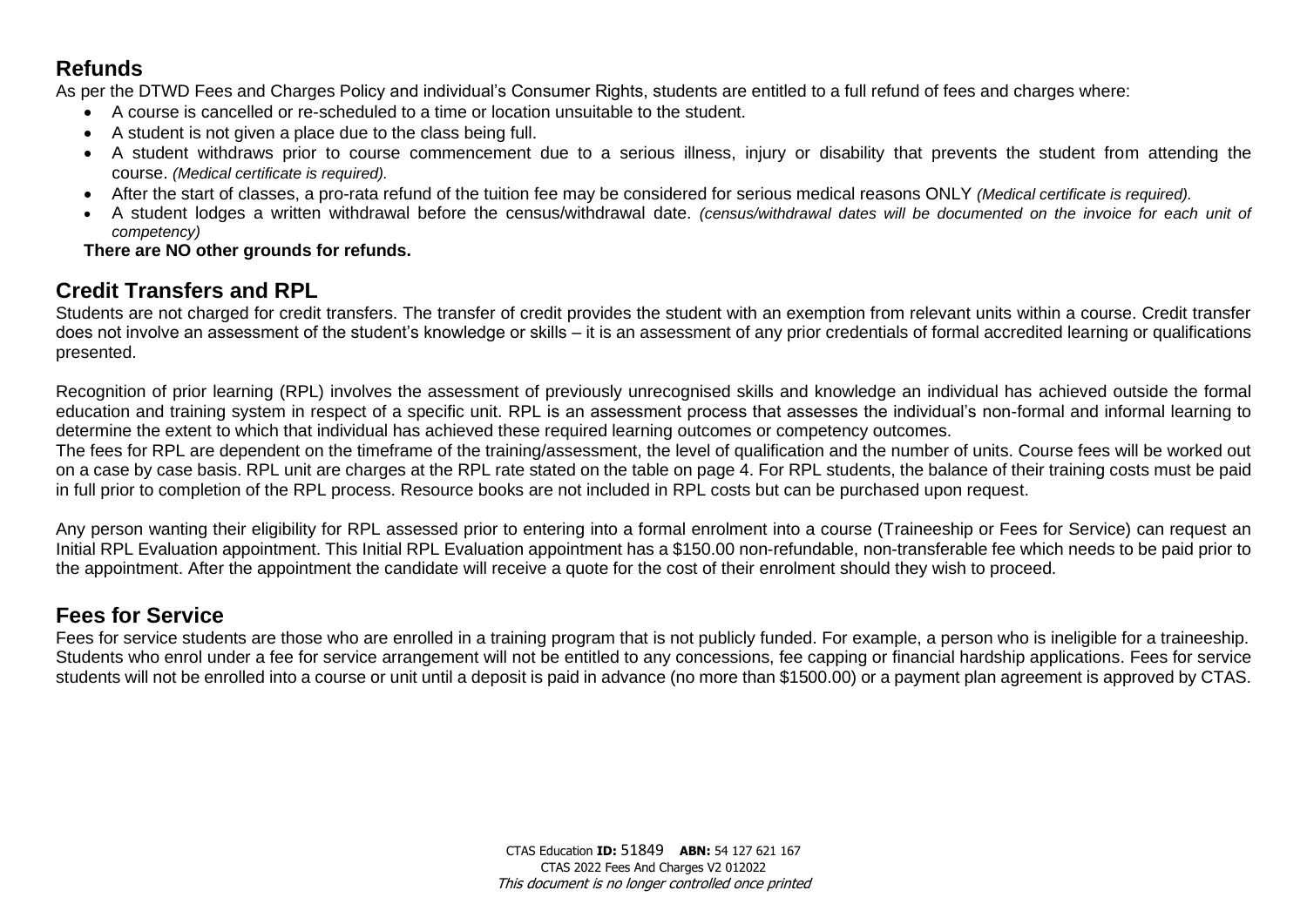### **Invoicing and Receipt of Student Fees**

CTAS will provide students with an itemised enrolment invoice upon the commencement of any units they are enrolled in. Invoices are distributed on a monthly basis, and therefore an invoice will reflect the units commenced that month. All student invoices will include the following details:

- a) Personal details first and last name
- b) Course details Course identifier and title
- c) Concession status (if applicable)
- d) Funding category (if applicable) i.e. Future skills WA category: traineeship, Priority Industry Qualification
- e) Enrolment date
- f) List of enrolled units Each unit will have specified: Withdrawal/census date, nominal hours, unit fee, resource fee (if applicable), Recognition of Prior Learning (RPL) fee (if applicable)
- g) Total invoice amount

The standard term for payment of CTAS invoices is 30 days unless otherwise stated or alternate arrangements have been made and agreed upon. Fees can be paid by credit card, bank account direct deposit or cheque. CTAS Education, in accordance with the Standards for Registered Training Organisations 2015 does not accept payment of more than \$1,500.00 in advance from each individual student prior to the commencement of their course.

Regardless of payment method used CTAS Education will receipt all fee payments received through the student management system. Students will then be issued with a receipt once invoices are paid in full. Students should note that like any business CTAS Education reserves the right to recover outstanding debts using support from third party debt recovery agencies

# **Recovery of Outstanding Fees**

CTAS Education uses fair and adequate recovery procedures to manage the collection and recovery of outstanding fees. Students with fees that are overdue or not paid can expect one or more of the following to occur:

- a) Students paying by instalments will immediately forfeit the approval to continue paying by instalments, and their entire balance outstanding will become immediately due.
- b) Students who have fallen behind in payments will not be enrolled in additional units unless appropriate arrangements, agreed by both the student and CTAS Education, have been put in place to pay the amount outstanding.
- c) No subsequent instalment plans may be considered.
- d) If the student completes the requirements for the qualification in which the student is enrolled, and has outstanding fees, the student may not be issued with evidence of completion until such time as the outstanding fees are paid in full.
- e) Any amounts not paid by the student may be referred to a debt collection agency which may result in additional costs being incurred and/or information being provided to a credit reporting body